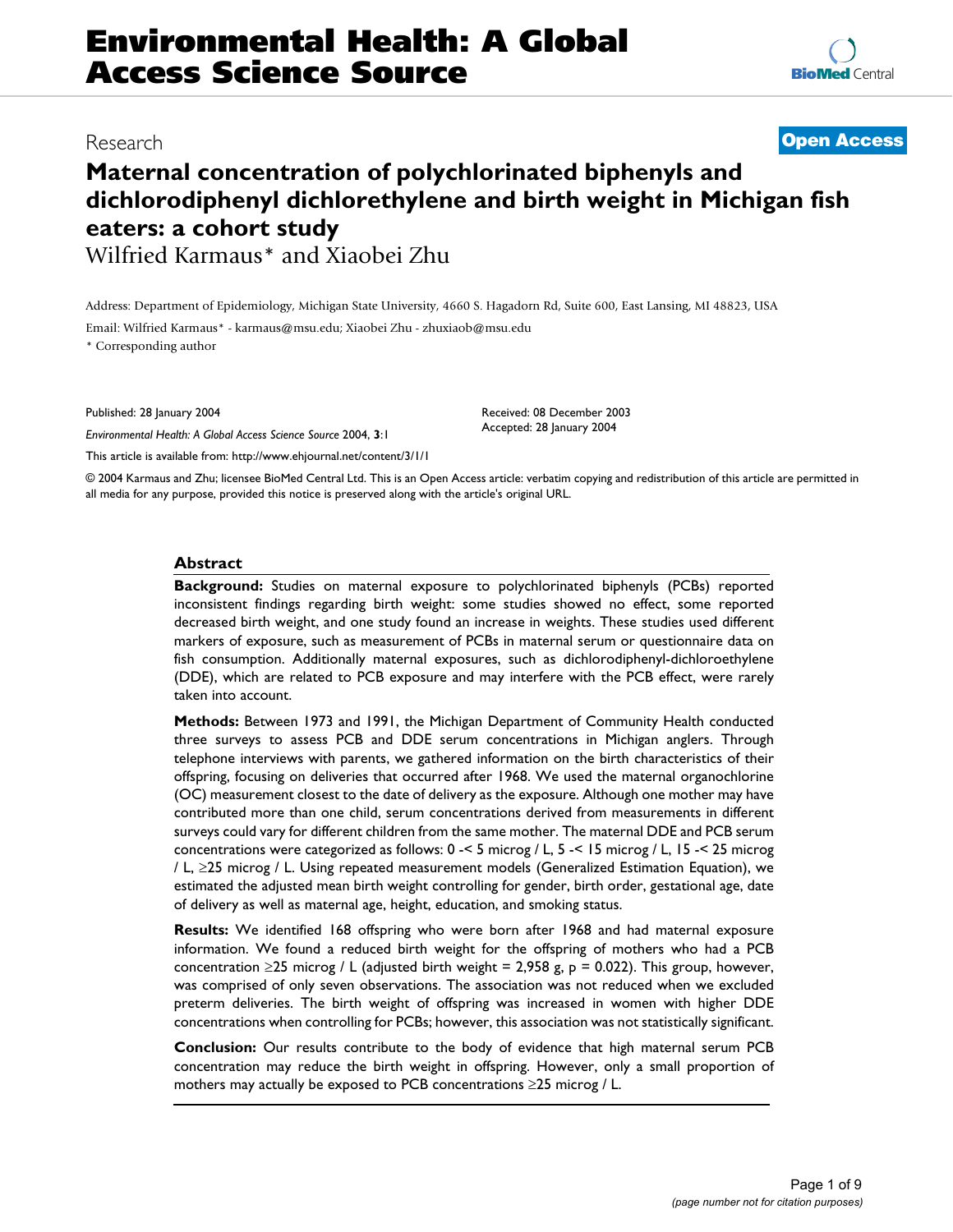## **Background**

Polychlorinated biphenyls (PCBs) and dichlorodiphenyldichloroethylene (DDE) are ubiquitously distributed environmental contaminants. Due to their lipophilic properties and the low rate at which they are metabolized, organochlorine compounds (OC), such as PCBs and DDE, are biomagnified in the food chain and bioaccumulated within individuals [1]. Both PCBs and DDE have long half-lives; for DDE it is longer than seven years; for different PCB congeners their half-live range between 1 and 71 years [2-5]. PCBs and DDE are capable of crossing the placenta; hence, the developing human fetus of an exposed mother is considered to be at a high risk of being exposed to these compounds [6,7].

Birth weight is considered to be a predictor of a variety of adverse developments in childhood and beyond, including poor school performance, high blood pressure, cardiovascular disease, and depression [8-12]. Thus, it is important to assess whether exposure to PCBs and DDE may contribute to reduced birth weight. Investigations of PCB and DDE exposure and birth weight have produced inconsistent results. However, these studies measured exposure differently: some studies determined PCB or DDE concentrations from maternal blood [13-18], cord blood [13,14], placenta [19], or human milk samples [20- 25]. Others measured exposure using consumption of contaminated fish or cooking oil [13,26-29], place of residence [30-32], or type of occupation, as an indicator of toxicant body burden [31,33].

Of the four studies that investigated regional or occupational exposure categories and PCB exposure, two were based on the frequency of low birth weight (LBW) as the outcome [31,32] and two compared mean birth weight [30,33]. Three of these four reports indicated an adverse effect of PCB exposure. Of the five research projects that employed fish consumption or contaminated cooking oil as an indicator of PCB exposure, two found a decreased mean birth weight [13,29], one a higher frequency of LBW [27], one no association [28], and one an increase in birth weight [26]. A limitation of projects that used aggregative categories to indicate exposure, such as region, occupation, and fish or contaminated cooking oil consumption, is that they cannot disentangle the effects of different organochlorine compounds such as PCBs and DDE. Of the six studies that analyzed breast milk as an approximation of intrauterine exposure to either DDE or PCBs, two found no effects of exposure to DDE or PCBs [21,24], one no association with PCBs [22], one a higher incidence of low birth weight with PCBs in girls only [20], and two a decreased birth weight related to DDE exposure [23,25]. In summary, the five exposure approximations above (region, occupation, fish or contaminated cooking oil consumption, and breast milk) reveal conflicting evidence for PCBs: seven studies found an adverse effect, whereas five did not.

Studies that assessed PCB or DDE exposure from maternal, cord blood or placentas have more consistent findings. Four out of five studies on PCBs reported an adverse effect on birth weight  $[13-15,19]$ ; one did not $[16]$ . Two other studies focused on DDE and reported a decrease in birth weight [17,18,23]. In some investigations of organochlorine contaminations, a limitation is focusing solely on one or a group of chemicals (for instance DDE or PCBs). Since we know that in humans the concentrations of different organochlorine compounds are correlated [34,35], it is possible, that the negative effect attributed to DDE is in fact due to PCBs, or vice versa.

Another line of inquiry has suggested that DDE exerts estrogenic effects, in particular p, p'-DDE [36-38]. Maternal estrogens during pregnancy have been shown to increase birth weight [39]. Hence, it is plausible that DDE may increase birth weight. The DDE effect, however, may be missed or masked by a possible opposite effect of PCBs if exposures are not separated in the analysis.

Taking the above considerations into account, we will focus on maternal serum levels and exposures to DDE and PCBs, separately. Our hypotheses are: PCBs decrease birth weight; DDE increases birth weight.

People who consume a diet with a high percentage of fish, such as sport fishermen and their families, are considered to be at greater risk of PCB and DDE exposure compared to the general population for example, people living in the Great Lakes region [40-42]. For this reason, fish eaters and their families have been the focus of many environmental and epidemiological studies. For this study we used the Michigan fish eater cohort to test our hypotheses.

## **Methods**

#### *Study Sample*

Between 1973 and 1991, the Michigan Department of Community Health conducted three surveys to assess the serum concentration of PCBs and DDE in Michigan anglers (Great Lakes Fish Eater Study, GLFS) as described in several reports [41,43,44]. We were interested in potential effects of these toxicants in offspring. It turned out that this cohort of anglers was diverse, including a wide age range and women who never were at risk of child bearing (e.g. nuns). In this work we focus on births that occurred after 1968 in this cohort of anglers. A total of 310 female cohort members were of reproductive age after 1968 (maximum age of 45 years) and had serum organochlorine concentrations determined between 1973 and 1991. In the year 2000, we approached this cohort again. Through telephone interviews, we gathered information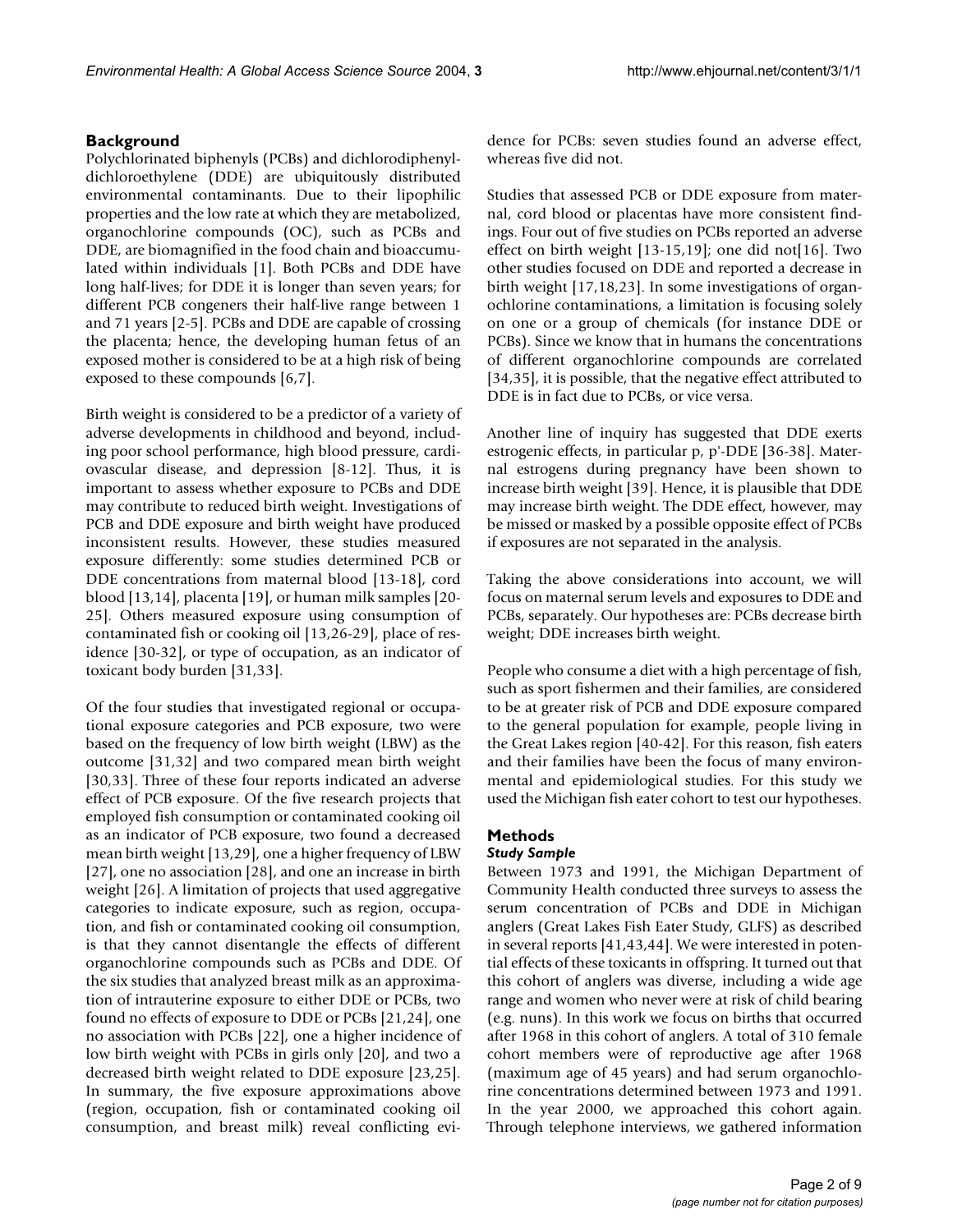on birth characteristics of their offspring, including birth weight. When interviews were scheduled, the subjects were encouraged to have their documents (birth certificates, hospital address, etc.) on hand for the appointed interview.

Additionally, in order to check the reliability of the birth weight information, we compared these parental reports with birth registry data in a subsample of female offspring who participated in an additional follow-up study. In the second generation follow-up (proportion of participation: 75%), we had 49 female offspring born after 1968, among them 42 allowed us to access their vital statistic records. The study was approved by the boards reviewing research on human subjects at Michigan State University and the Michigan Department of Community Health.

#### *PCB and DDE determination*

PCB was determined in all three surveys (1973 – 1974, 1979 – 1982, 1989 – 1991), while DDE was determined in the second and third. To compare exposures, we used those PCBs measurements based on the Aroclor 1260 standard, which measured the more highly PCB chlorinated congeners. Analyses of serum specimens were performed by the Michigan Department of Community Health (Webb-McCall packed column gas chromatography technique). The technical detection limit for PCBs was  $3 \mu g / L$  and  $1 \mu g / L$  for DDE.

#### *Statistical analysis*

Birth weight was the primary outcome in our study. Although one mother may have more than one child, exposure could vary for different children from the same mother. We used the measurement that was closest to the date of delivery as the maternal exposure. When investigating exposure-response relationships, there are several choices how to deal with exposure data. One is to rely on a continuous exposure. This is appropriate if there is a simple linear exposure-response relationship. A second choice is to group exposure according to their frequency into quartiles, quintiles, etc. The risk of this approach, however, is that having a skewed distribution may result in fewer higher exposures being pooled with medium levels, increasing the likelihood that adverse effects of higher exposure are masked. Another problem with using quartiles is the lack of equidistant categories. A third option is to categorize exposure levels into equidistant groups that can also facilitate addressing a potential adverse effect of higher level and a threshold effect. Since prior data showed a threshold effect for higher organochlorine levels [17,18,23], we decided to categorized maternal DDE and PCB serum concentrations as follows:  $0 \lt 5 \mu g/L$ ,  $5 \lt 15$  $\mu$ g / L, 15 -< 25  $\mu$ g / L,  $\geq$ 25  $\mu$ g / L. Since linearity between gestational age (in weeks) and birth weight was confirmed, we chose to use gestational age as a continuous variable. For descriptive purposes, we divided it into three categories: < 37 weeks, 37 -< 40 weeks, and  $\geq 40$  weeks. Three maternal-age groups represent women 15 – 24, 25 – 29 and > 29 years of age at the time of delivery. Educational level of the women, collected from the 1989 – 1991 GLFS questionnaires, was divided into three categories: high school or less, some college, and college graduate or higher. Since maternal height may explain birth weight [45], we also included maternal height as a confounder in the analysis. We obtained smoking status from the 1989 – 1991 GLFS questionnaire. If pregnancy occurred within the time a woman reported having smoked, we recorded smoking status as affirmative. We also included the child's year of birth to assess whether a birth cohort effect might explain different birth weight (categories were 1968 – 1972, 1973 – 1983, and after 1983).

We applied a repeated measurements model to adjust for the autocorrelation of birth weight between siblings from the same mother. Using Generalized Estimation Equations (GEE, SAS PROC MIXED) [46], we estimated the adjusted mean birth weight controlling for gender, birth order, gestational age, date of delivery as well as maternal age, height, education, and smoking status. In our repeated measurements model we treated gender, birth order, date of delivery as well as maternal age, education, and smoking status as categorical variables, while both gestational age and maternal height were treated as continuous variables.

## **Results**

Of the Great Lakes Fish Eater Study cohort, 310 women were 45 years or younger in 1968 and could potentially give birth to a child. In the year 2000, of the 310 women, three were deceased, 73 could not be contacted, and eight did not consent to participate. With 226 women who give their consent, the proportion of participation is 72.9% (226/310). Of the 226 women, 99 gave birth between 1969 and 1995, resulting in a total of 195 offspring. Since twins usually have lower birth weight than singletons, we excluded four pairs of twins  $(n = 8)$  from our data, as well as 19 newborns with missing values for birth weight  $(n =$ 10) or educational status of the mother  $(n = 9)$ . Hence, our analysis is based on 168 offspring who came from 89 mothers. Among the 168 offspring, 47.6% were boys; 28.6% were born between 1968 and 1972; 58.3% were born between 1973 and 1983; and 13.1% after 1983 (Table [1](#page-3-0)). A maternal DDE exposure equal to or larger than 25  $\mu$ g / L or PCB exposure equal to or larger than 25 µg / L occurred only in a few observations (eight and seven offspring, respectively).

The proportion of boys increased with increasing organochlorine levels (Table [2\)](#page-3-1), which has been reported before for this sample regarding paternal exposure [47]. Maternal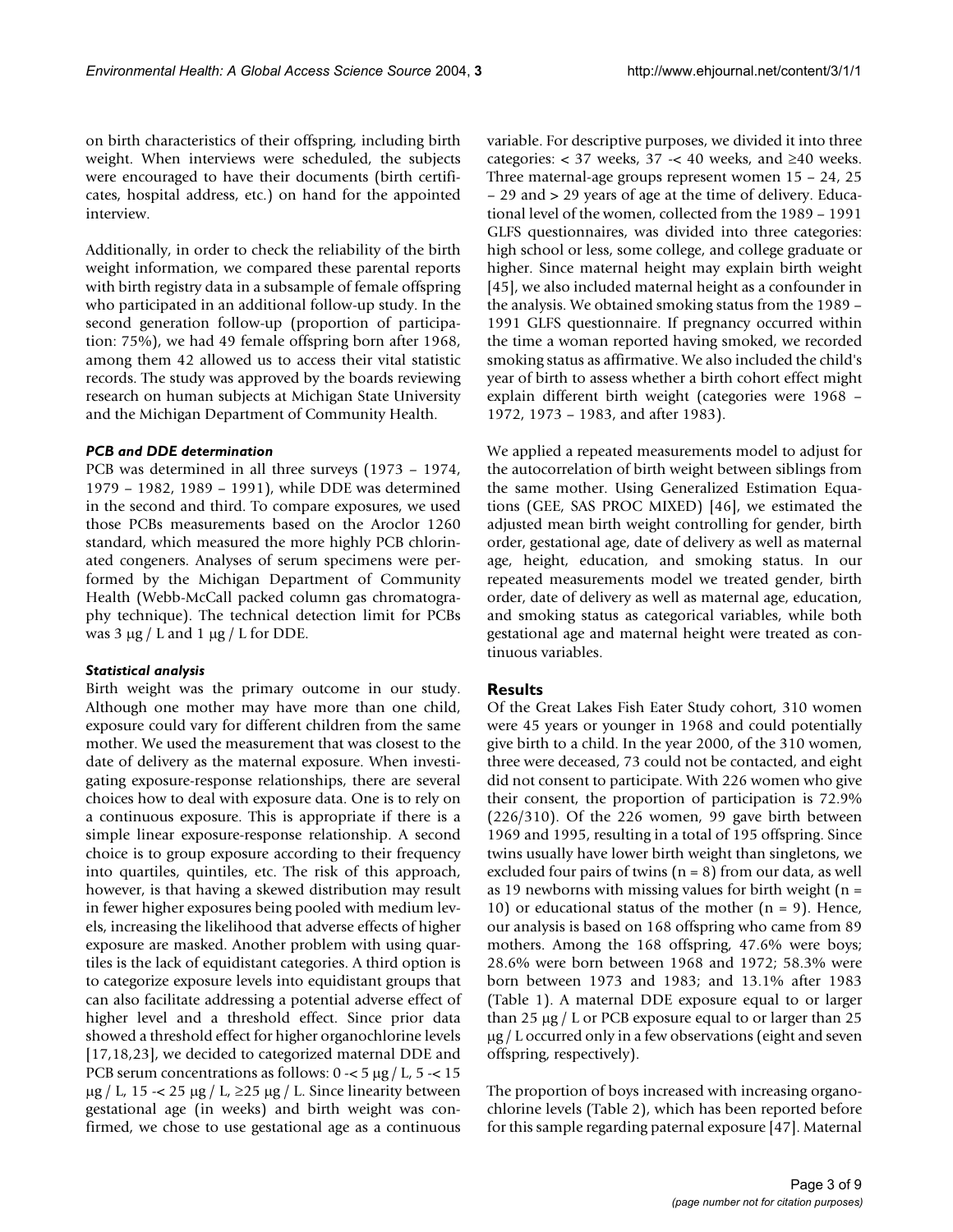| Characteristic                           |                | $n = 168$      | %    |
|------------------------------------------|----------------|----------------|------|
| Gender                                   | Male           | 80             | 47.6 |
|                                          | Female         | 88             | 52.4 |
| Maternal DDE (µg / L)                    | < 5            | 46             | 27.4 |
|                                          | $5 - 15$       | 89             | 53.0 |
|                                          | $15 - 25$      | 25             | 14.9 |
|                                          | $\geq$ 25      | 8              | 4.7  |
| Maternal PCB ( $\mu$ g / L)              | < 5            | 84             | 50.0 |
|                                          | $5 - 15$       | 66             | 39.3 |
|                                          | $15 - 25$      | Ħ              | 6.5  |
|                                          | $\geq$ 25      | $\overline{7}$ | 4.2  |
| Parity                                   | 0              | 57             | 33.9 |
|                                          | $\mathbf{I}$   | 65             | 38.7 |
|                                          | $\overline{2}$ | 31             | 18.5 |
|                                          | $\geq$ 3       | 15             | 8.9  |
| <b>Gestational age (weeks)</b>           | < 37           | 5              | 3.0  |
|                                          | $37 - 40$      | 23             | 13.7 |
|                                          | $\geq$ 40      | 140            | 83.3 |
| Maternal age (years)                     | $15 - 24$      | 41             | 24.4 |
|                                          | $25 - 29$      | 70             | 41.7 |
|                                          | 30 and older   | 57             | 33.9 |
| Maternal height (cm)                     | < 155          | 4              | 8.3  |
|                                          | $155 - 170$    | 122            | 72.6 |
|                                          | $\geq$ 170     | 32             | 9.1  |
| <b>Maternal education</b>                | High school    | 71             | 42.3 |
|                                          | College        | 44             | 26.2 |
|                                          | College plus   | 53             | 31.5 |
| Maternal smoking status during pregnancy | Yes            | 22             | 13.1 |
|                                          | No             | 146            | 86.9 |
| Child birth year                         | $1968 - 1972$  | 48             | 28.6 |
|                                          | $1973 - 1982$  | 98             | 58.3 |
|                                          | >1983          | 22             | 13.1 |
|                                          |                |                |      |

#### <span id="page-3-0"></span>**Table 1: Description of the study population**

#### <span id="page-3-1"></span>**Table 2: Relationship between PCB, DDE, and potential confounders**

|                                              | <b>Exposure</b><br>category | n            | <b>Boys</b><br>$(\%)$ | Parity at<br>before<br>delivery<br>(mean) | Gestational<br>age (mean) | Maternal<br>age at<br>delivery<br>(mean) | <b>Maternal</b><br>Height<br>(mean) | Maternal education (%) |         | <b>Maternal</b><br>smoking<br>during<br>pregnancy (%) | Child birth year (%) |           |         |      |
|----------------------------------------------|-----------------------------|--------------|-----------------------|-------------------------------------------|---------------------------|------------------------------------------|-------------------------------------|------------------------|---------|-------------------------------------------------------|----------------------|-----------|---------|------|
|                                              |                             |              |                       |                                           |                           |                                          |                                     | High<br>school         | College | College<br>and<br>higher                              |                      | $69 - 73$ | 73-< 83 | > 83 |
| Maternal<br><b>DDE</b><br>$(\mu g/L)$        | < 5                         | 46           | 39.1                  | 0.9                                       | 39.8                      | 27.6                                     | 163.4                               | 34.8                   | 32.6    | 32.6                                                  | 2.2                  | 17.4      | 58.7    | 23.9 |
|                                              | $5 - < 15$                  | 89           | 48.3                  | 1.0                                       | 39.9                      | 28.0                                     | 163.9                               | 45.0                   | 15.7    | 39.3                                                  | 15.7                 | 24.7      | 62.9    | 12.4 |
|                                              | $15 - 25$                   | 25           | 56.0                  | 1.3                                       | 40.2                      | 27.6                                     | 165.6                               | 44.0                   | 44.0    | 12.0                                                  | 20.0                 | 60.0      | 40.0    | 0    |
|                                              | $\geq 25$                   | 8            | 62.5                  | 0.9                                       | 40.5                      | 29.0                                     | 166.4                               | 50.0                   | 50.0    | 0                                                     | 25.0                 | 37.5      | 62.5    | 0    |
| <b>Maternal</b><br><b>PCB</b><br>$(\mu g/L)$ | < 5                         | 84           | 45.2                  | 1.0                                       | 40.1                      | 28.0                                     | 163.6                               | 32.2                   | 33.3    | 34.5                                                  | 13.1                 | 16.7      | 61.9    | 21.4 |
|                                              | $5 - 15$                    | 66           | 48.5                  | 0.9                                       | 39.9                      | 27.9                                     | 163.9                               | 51.5                   | 13.6    | 34.9                                                  | 16.7                 | 30.3      | 63.6    | 6.1  |
|                                              | $15 - 25$                   | $\mathbf{H}$ | 36.4                  | 1.3                                       | 39.6                      | 27.3                                     | 166.3                               | 72.7                   | 27.3    | 0                                                     | 0                    | 63.6      | 36.4    | 0    |
|                                              | $\geq 25$                   | 7            | 85.7                  | 1.9                                       | 40.0                      | 27.9                                     | 169.1                               | 28.6                   | 57.1    | 14.3                                                  | 0                    | 100       | 0       | 0    |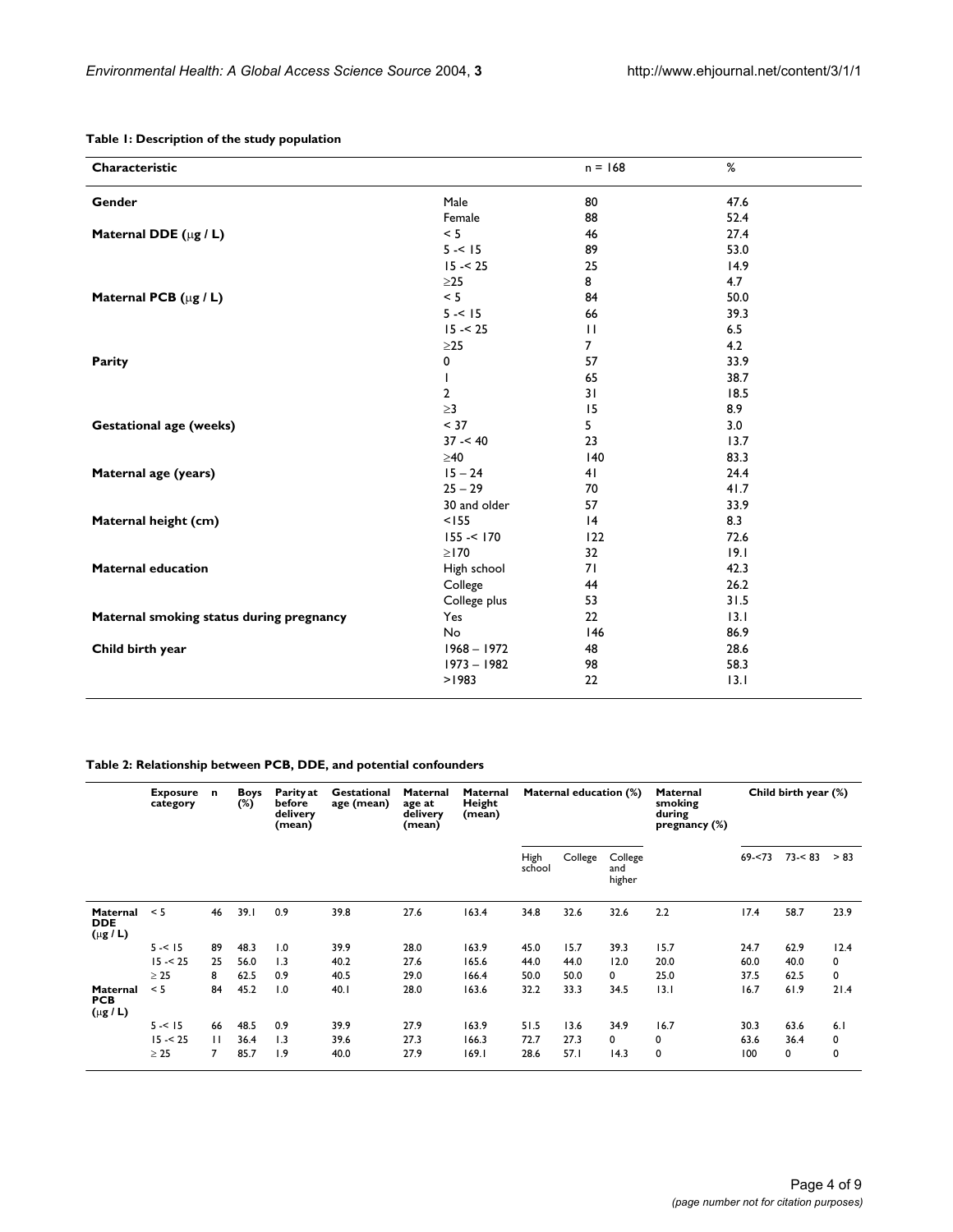age at delivery was not significantly different between exposure groups. We found that maternal PCB levels were significantly higher in children born at an earlier calendar period (between 1969 – 1972, Table [2](#page-3-1)). A higher DDE exposure was obvious for children born between 1973 and 1982.

Crude birth weight and adjusted birth weight estimated through linear regression analyses are presented in Table [3.](#page-4-0) The results show that boys were heavier at birth; birth weight increased with gestational age; and there was a significant increase in birth weight with birth order. We did not detect a statistically significant difference in birth weight for different level of exposure to DDE (Table [3\)](#page-4-0). However, the birth weight of the offspring of mothers who had the highest PCB levels ( $\geq$  25 µg / L) significantly reduced by approximately 500 g ( $p = 0.022$ ) (Table [3\)](#page-4-0). When stratified for gender, PCB exposure was associated with a reduced birth weight in males only. The reduction in boys in the highest PCB exposure level was  $561$  g (p = 0.02) and 241 g in girls ( $p = 0.66$ ), however, there was only one girl and six boys in the highest PCB exposure group ( $\geq$  25 µg / L serum).

In addition to controlling for gestational age in the analysis, we determined the percentages of newborns who were considered to be small for gestational age using 10%-reference values [48]. We did not find an association of DDE nor PCB with the prevalence of small for gestational age (average proportion: 8.3%). Finally, when we excluded neonates born before the 37th week of gestation the PCB estimate did not change substantially (reduction of 578 g, p = 0.023). Thus, the association between PCB and birth weight cannot be attributed to preterm delivery.

<span id="page-4-0"></span>**Table 3: Birth weight in grams in different subgroups**

| Characteristic                           |                | $n = 168$      | Crude birth weight in g<br>$(5 - 95\%$ values) | Adjusted $\psi$ birth weight in g<br>$(5 - 95\%$ values) |
|------------------------------------------|----------------|----------------|------------------------------------------------|----------------------------------------------------------|
| Gender                                   | Male           | 80             | $3536 (2679 - 4380)$                           | 3491 (3283 - 3698)*                                      |
|                                          | Female         | 88             | $3385(2693 - 4167)$                            | $3272(3062 - 3481)$                                      |
| Maternal DDE ( $\mu$ g / L)              | < 5            | 46             | $3411 (2693 - 4139)$                           | $3278(2979 - 3577)$                                      |
|                                          | $5 - 15$       | 89             | $2456 (2637 - 4253)$                           | $3365(3130 - 3600)$                                      |
|                                          | $15 - 25$      | 25             | $3504 (2722 - 4253)$                           | $3440$ (3198 - 3685)                                     |
|                                          | $\geq 25$      | 8              | 3572 (2807 - 4338)                             | $3278(3065 - 3815)$                                      |
| Maternal PCB ( $\mu$ g / L)              | < 5            | 84             | $3470 (2693 - 4338)$                           | $3520(3318 - 3723)$                                      |
|                                          | $5 - 15$       | 66             | $3428(2608 - 4167)$                            | $3509 (3312 - 3707)$                                     |
|                                          | $15 - 25$      | $\mathbf{H}$   | $3647 (3033 - 4167)$                           | $3537(3137 - 3937)$                                      |
|                                          | $\geq$ 25      | $\overline{7}$ | $3268 (2722 - 4338)$                           | $2958 (2519 - 3397)^*$                                   |
| <b>Parity</b>                            | 0              | 57             | $3345 (2552 - 4139)$                           | $3211 (2999 - 3423)^*$                                   |
|                                          |                | 65             | $3474(2722 - 4253)$                            | $3378(3169 - 3587)$                                      |
|                                          | $\overline{2}$ | 31             | $3523 (2722 - 4763)$                           | $3401 (3168 - 3633)$                                     |
|                                          | $\geq$ 3       | 15             | $3668$ (3289 - 4338)                           | $3535(3246 - 3824)$                                      |
| <b>Gestational age</b>                   | < 37           | 5              | $2427$ (1361 – 3033)                           | Continuous variable*                                     |
|                                          | $37 - 40$      | 23             | $3279(2693 - 3941)$                            |                                                          |
|                                          | $\geq 40$      | 40             | $3522(2792 - 4309)$                            |                                                          |
| Maternal age (years)                     | $15 - 24$      | 41             | $3388(2892 - 4082)$                            | $3414(3158 - 3669)$                                      |
|                                          | $25 - 29$      | 70             | $3517(2693 - 4309)$                            | $3396 (3181 - 3610)$                                     |
|                                          | 30 and older   | 57             | $3432(2580 - 4536)$                            | $3334(3128-3541)$                                        |
| Maternal height (cm)                     | < 155          | 14             | $3112(2552 - 3714)$                            | Continuous variable                                      |
|                                          | $155 - 170$    | 122            | $3470(2693 - 4167)$                            |                                                          |
|                                          | $\geq$ 170     | 32             | $3555(2722 - 4536)$                            |                                                          |
| <b>Maternal education</b>                | High school    | 71             | $3379 (2693 - 4139)$                           | $3303 (3083 - 3523)$                                     |
|                                          | College        | 44             | $3569 (2722 - 4423)$                           | $3433(3196 - 3670)$                                      |
|                                          | College plus   | 53             | $3467 (2608 - 4309)$                           | $3407$ (3152 - 3662)                                     |
| Maternal smoking status during pregnancy | Yes            | 22             | $3175(2552 - 3969)$                            | 3294 (3007 - 3581)                                       |
|                                          | No             | 146            | $3499 (2722 - 4253)$                           | $3468$ (3300 - 3636)                                     |
| Child birth year                         | $1968 - 1972$  | 48             | $3554 (2722 - 4253)$                           | $3406 (3200 - 3612)$                                     |
|                                          | $1973 - 1982$  | 98             | $3420 (2693 - 4253)$                           | $3333(3125 - 3540)$                                      |
|                                          | >1983          | 22             | $3405 (2608 - 4536)$                           | 3405 (3120 - 3689)                                       |
|                                          |                |                |                                                |                                                          |

 $*$  p-value < 0.05  $\psi$  Adjusted for all other variables in Table [3](#page-4-0)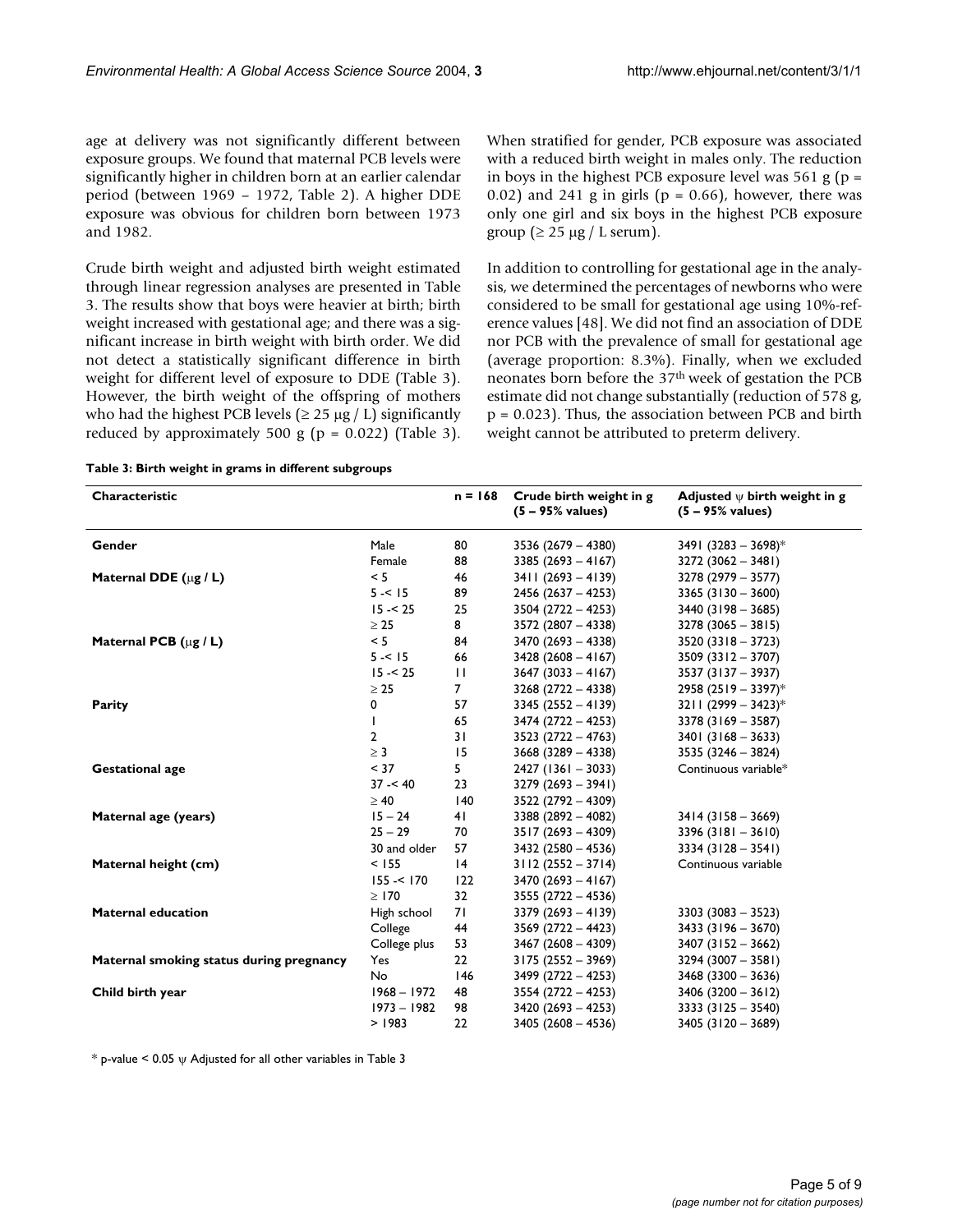As these findings include repeated pregnancies from the same women (168 offspring of 89 mothers), we used Generalized Estimation Equations and adjusted for the within-mother effect. To additionally investigate whether the PCB-related reduction in birth weight is also detected when only considering one offspring per mother, we analyzed data for the first offspring born after 1968 (n = 89). The birth weight was reduced in women with PCB serum concentration of 15  $\lt$  25  $\mu$ g / L by 220 g (p = 0.38) and for PCB  $\ge$  25  $\mu$ g / L by 351 g (p = 0.16).

From the 168 offspring, we selected a subsample of 42 adult daughters and obtained permission to access their birth registry data. To check reliability, we compared this information with maternal recall data. For birth weight, agreement between maternal reports and registry information was nearly perfect: the Spearman correlation coefficient  $(r_s)$  is 0.97 (p = 0.0001).

### **Discussion**

Our study found no significant increase in birth weight associated with maternal DDE exposure, but a significant reduction in birth weight of approximately 500 g in offspring of mothers with PCB levels of  $\geq$  25 µg / L. However, the group with the highest PCB exposure comprised only seven infants. The association was not reduced when we excluded preterm deliveries.

Of the 310 women in the fish eater cohort who were of childbearing age (maximum age of 45 years), 72.9% participated in the study ( $n = 226$ ). Since the participation proportion is high, we do not suspect that a selection bias can explain our findings. The fact that only 99 of the participating women gave birth after 1968 is likely to be a reflection of chance and not selection.

Regarding a potential information bias, we had a long recall period between births occurring after 1968 and parental reports on birth weight from interviews in the year 2000. The median recall was 24 years. To check reliability, we compared parental information with birth registry data. For birth weight, the agreement between maternal reports and registry information was nearly perfect ( $r_s$  = 0.97). We believe that this agreement was achieved primarily due to the fact that most subjects had relevant documents on hand for their interviews. Hence, in accordance with other studies the long recall did not weaken the reliability of the birth weight information [49- 51].

Regarding smoking during pregnancy as a potential confounder, we cannot exclude the possibility that some women stopped or reduced smoking during pregnancy. However, the crude smoking effect resulted in an expected reduction of approximately 300 g (3,175 g vs. 3499 g,

Table [3](#page-4-0)). To exclude a misclassification of the smoking status differential with regard to exposure, we investigated non-smoking mothers. This group consisted of 22 women who never smoked or stopped smoking in the year prior to conception. The PCB exposure levels for this group were low as documented in Table [2.](#page-3-1) Eleven women were in the PCB  $<$  5  $\mu$ g / L class and 11 women were in the 5  $\prec$ 15 µg / L PCB exposure class. The respective average birth weights were 3,348 g and 3003 g. Hence, we also see a reduction in birth weight in the non-smoking group associated with the PCB exposure, which makes differential confounding unlikely.

PCB serum concentrations in other studies that focused on maternal blood, cord blood, or placentas overall ranges between 0.08 – 47.73 µg / L: Fein et al. 1984: 5 – 13 µ/L; Sunahara et al. 1987: 2.29 – 47.73 µg / L; Patandin et al. 1998: 0.59 – 7.35 µg / L; Rylander et al. 1998: 0.08 – 4.3 µg / L; a higher exposed group having a serum concentration of more than 11.7  $\mu$ g / L (assuming a lipid concentration of 9 g  $/$  L), Grandjean et al. 2001 [13-16,19]. The serum concentrations of PCBs determined in our study were between 0 and 29 µg / L and exceeded the concentrations found in four of the five previous studies that used maternal or cord blood serum concentrations.

Fein et al. and Patandin et al. have demonstrated a doseeffect relationship for birth weight with consumption of PCB contaminated fish and with PCB concentrations in cord serum, respectively [13,14]. Our results may indicate a threshold effect, since there is no discernible decrease in birth weight below a maternal PCB concentration of less than 25  $\mu$ g / L. Assuming an endocrine mode of interference of PCB, a threshold effect is plausible since PCB may hamper the binding of hormones to their receptors [52]. It is possible that the location of the threshold level depends upon smoking, nutrients in fish, and other confounders. Regarding fatty acid intake due to fish consumption, Grandjean et al. reported that some fatty acids, in particular docosapentaenoic acid (DPA), increases birth weight [16]. However, this scenario seems to be even more complex, since the level of DPA also decreases with higher PCB concentrations [16].

Most previous studies that determined organochlorine concentrations in human specimens focused on one compound, for instance PCBs, without considering other correlated toxicants, such as DDE, which might have a confounding effect. In our sample of neonates, maternal PCB and DDE values are correlated ( $r_s$  = 0.69, p = 0.0001). Thus, we investigated whether the PCB-birth weight association would change if we do not control for DDE. Without having DDE in the regression model, the highest PCB level still has a diminishing effect on birth weight ( $p =$ 0.027, 470 g).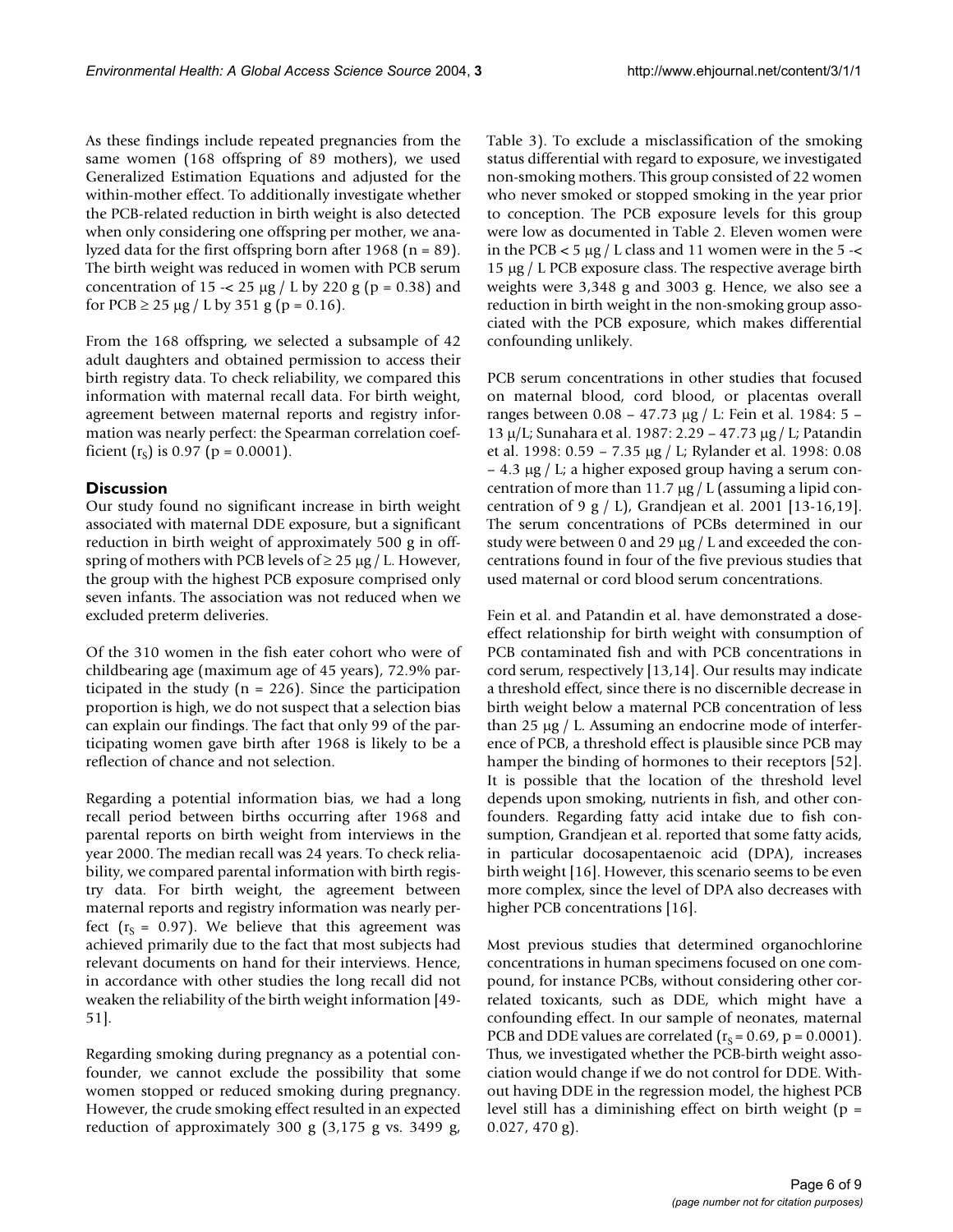One strength of our study is that we used the maternal blood PCB and DDE concentrations, representing direct measurement of organochlorine compounds (OC) and not approximations, such as fish consumptions, as the indicator of intrauterine exposure. Secondly, we included both PCBs and DDE in our final model, which allowed us to explore the effects of PCBs and DDE on birth weight. A limitation, however, is that the OC measurements between 1973 and 1991 do not coincide with the dates of the pregnancies under consideration (> 1968 to 1995). The median difference is five years. Therefore, these values do not directly reflect the OC concentrations to which these offspring were exposed *in utero*. As expected with persistent chemicals, on average these OC concentrations did not vary much in women when repeated measurements were compared. He et al. analyzed the Michigan fish eater data and reported no substantial decline in the median PCB serum concentration in female fish eaters over three cross-sections  $(11.0 \text{ µg} / L \text{ in } 1973/74$ ; 14.5  $\text{µg}$ / L in 1979/82; 13.5 µg / L in 1989/93) [44]. We suppose that chronic consumption of PCB contaminated fish and the long half-lives of PCBs are likely to explain the stability of the serum concentrations. Additionally, we investigated whether PCBs and DDE values were lower, when the spacing between phlebotomy and birth of the child were longer; we found no large differences. For instance PCB levels were higher in both ends of the spacing distribution:  $0 - 1$  year: 5.4  $\mu$ g / L, n = 39; 2 – 4 years: 4.0  $\mu$ g / L,  $n = 41$ ; 5 – 9 years: 5.2  $\mu$ g / L, n = 47; > 9 years: 6.1  $\mu$ g / L,  $n = 41.$ 

To estimate maternal levels of organochlorine compounds (OC) at the times of pregnancy between 1950 and 1980, we used three repeated serum measurements and additional survey information (1973 – 1974, 1979 – 1982, and 1989 – 1991) [Karmaus W. et al. Unpublished data]. Two linear regression analyses were conducted and their results used to backward extrapolate serum levels. Each of the two regression models covers one period between two of the three survey measurements. We estimated regression coefficients for the most parsimonious models, and tested how well the two equations predicted the actual serum OC concentrations measured in the past. By means of intraclass correlation coefficients (ICC), we compared estimated and measured past concentrations [53]. We identified two formulas that predicted past values with high reliability (ICC =  $0.77$  for the period of 1991 to 1979, and ICC = 0.89 for the period of 1982 to 1973). The first formula used the PCB values determined in 1989/91, the years that passed between the 1989/91 and 1979/82 determinations, and the number of births in that interval. Of note is that the predicted values were higher in the 1979/82 measurements, as indicated by a positive sign for the years that passed between 1989/91 and 1979/82. The second formula estimates the PCB values in 1973/74 using the 1979/82 determination, the years between 1973/74 and 1979/82, and the years of fish consumption. This formula has a negative sign for the years passed between the two determinations, which indicates lower PCB values for 1979/1982 and before. We applied these formulas to backward-estimate both the maternal serum PCB and DDE concentrations at the time of each pregnancy. When using the values derived from backward extrapolations, our results did not change substantially. The reason is that the ranking of the exposure concentrations changed only marginally when these estimates were used.

A limitation is the lack of information about individual PCB congeners and the lack of information about hydroxylated PCBs. We had to use the total PCB concentration based on the Aroclor 1260 standard. This may be a problem because various PCB congeners may have different, sometimes antagonistic endocrine effects [54,55]. It has also been reported that hydroxylated PCBs are estrogenic while non-hydroxylated PCBs are not [36-38]. An additional limitation is that OC determinations used in our study were determined on a whole serum basis without determination of serum lipids. Thus, we could not determine lipid-based PCB concentrations. However, another strength of the Michigan cohort is that the analytical procedure to determine DDE and PCB (Webb-McCall packed column gas chromatography technique) has not been changed between 1973 and 1991 [43]. These stable analytical techniques facilitated comparisons between PCB and DDE assessment in the three surveys as recently emphasized by Longnecker et al., when comparing different techniques [56].

Several studies have investigated a potential association between PCB and/or DDE exposure and birth weight. However, there is inconsistency when comparing results of studies with varying exposure measurements, which may lead to exposure misclassification. For instance, studies which rely on measurements in breast milk may be plagued by declining OC concentrations with increasing duration of breastfeeding [57], particularly, if the concentration was derived at different times for different participants. However, there is little uncertainty when exposure is determined from maternal or cord blood. Four out of five studies reported an adverse effect on birth weights [13-15,19], one did not [16]. Our study adds to the evidence that high maternal PCB serum concentrations are associated with reduced birth weight. We assume that the apparent inconsistencies in earlier studies can be reduced if the exposure is assessed without major impact of misclassification; for instance, by using maternal or cord blood concentrations. Although we have found that PCBs may be associated with reduced birth weight, the underlying mechanisms remain unknown. We did not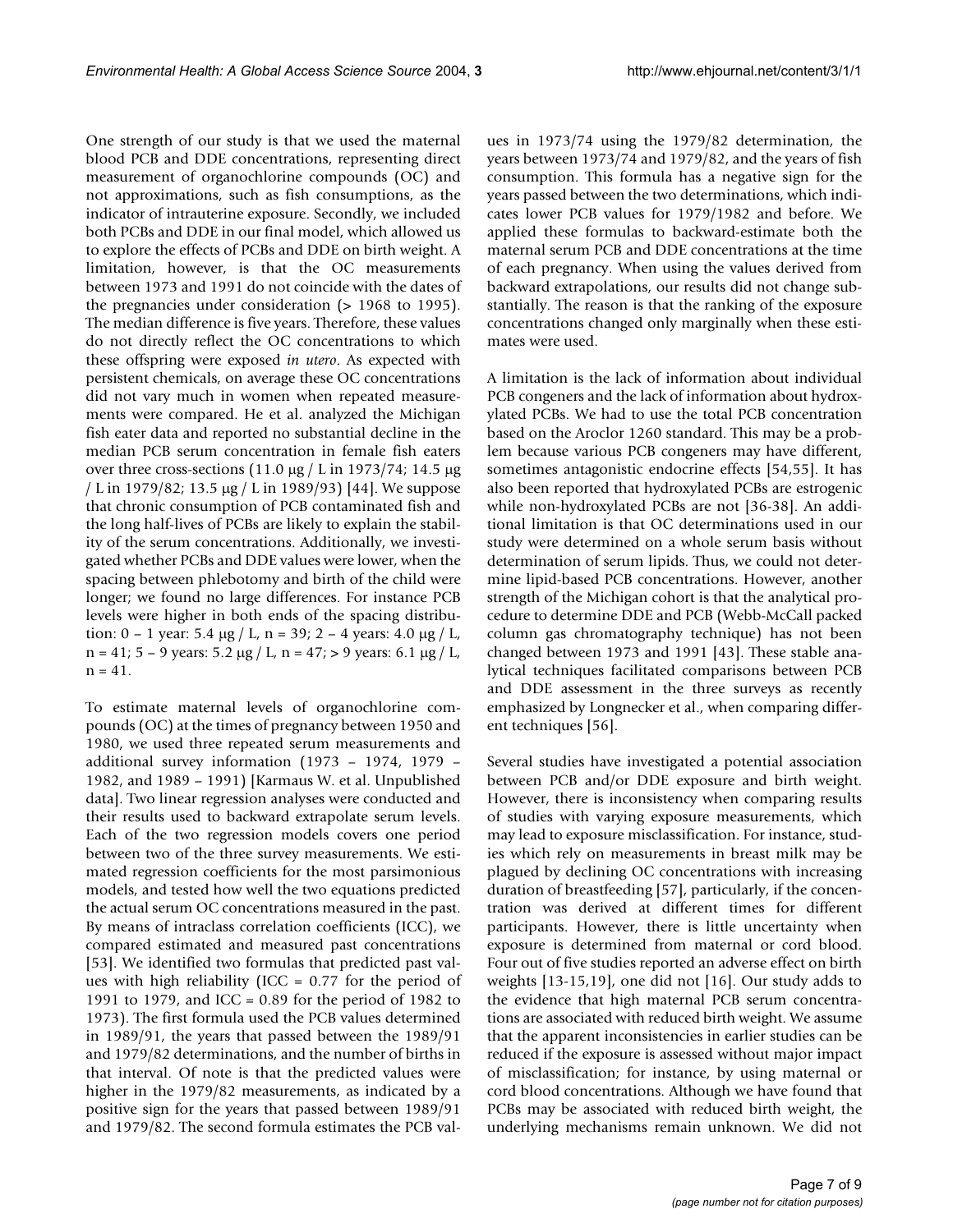have any information on fatty acid in fish or in the female fish eaters. We believe that future studies should also determine phospholipid fatty acids in fish eating populations. Phospholipid fatty acids are provided by seafood and may be beneficial for the pregnancy and offspring [16]. Since both phospholipid fatty acids and OCs have the same origin and thus are highly likely to be correlated, these substances may confound the PCB – birth weight association. However, since the concentrations of some fatty acids are altered by PCBs [16], it may not be the confounding but the intervening effects of phospholipid fatty acids that need to be considered in structural equation models to appropriately estimate the direct and indirect effect (via fatty acid) of PCBs.

## **Conclusion**

Our study adds to existing evidence that *in utero* exposure to PCB may reduce birth weight when exposure was determined from maternal or cord blood samples. Birth weight is a marker of adverse effects *in utero*, and/or a predictor of a series of adverse developments in childhood. Future studies are warranted to investigate the potential adverse effects of historic organochlorine compounds such as PCBs and DDE, as well as newly emerging toxicants such as polybrominated diphenylethers on birth weight. We recommend designing future studies in a way that would allow for the discovery of the underlying mechanism.

#### **Abbreviations**

**PCBs:** Polychlorinated Biphenyls

**DDE:** Dichlorodiphenyl Dichloroethylene

**OC:** Organochlorine compounds

**LBW:** Low Birth Weight

**GLFS:** Great Lakes Fish Eater Study

**GEE:** Generalized Estimation Equations

**ICC:** Intra class correlation coefficient

r<sub>s</sub>: Spearman correlation coefficient

#### **Competing Interests**

None of the authors have any competing interests, financial or otherwise.

#### **Authors' contributions**

WK designed the study, developed the analytical approach. WK and XBZ analyzed the data and drafted the manuscript. Both authors have read and approved the final manuscript.

#### **Acknowledgement**

This work was supported by a grant from the Agency for Toxic substances and Disease Registry (grant number-H75/ATH82536-06). We gratefully thank all participants of the Michigan Great Lakes Fish Eater Study. We are indebted to Susan Davis, Kevin Brooks, Christopher Fussman, and Alireza Sadeghnejad for improvements to the manuscript.

#### **References**

- 1. van der Ven K, van der Ven H, Thibold A, Bauer O, Kaisi M, Mbura J, Mgaya HN, Weber N, Diedrich K, Krebs D: **[Chlorinated hydro](http://www.ncbi.nlm.nih.gov/entrez/query.fcgi?cmd=Retrieve&db=PubMed&dopt=Abstract&list_uids=1447375)[carbon content of fetal and maternal body tissues and fluids](http://www.ncbi.nlm.nih.gov/entrez/query.fcgi?cmd=Retrieve&db=PubMed&dopt=Abstract&list_uids=1447375) in full term pregnant women: a comparison of Germany ver[sus Tanzania.](http://www.ncbi.nlm.nih.gov/entrez/query.fcgi?cmd=Retrieve&db=PubMed&dopt=Abstract&list_uids=1447375)** *Hum Reprod* 1992, **7 Suppl 1:**95-100.
- 2. Longnecker MP, Rogan WJ, Lucier G: **[The human health effects](http://www.ncbi.nlm.nih.gov/entrez/query.fcgi?cmd=Retrieve&db=PubMed&dopt=Abstract&list_uids=10.1146/annurev.publhealth.18.1.211) of DDT (dichlorodiphenyltrichloroethane) and PCBS (poly[chlorinated biphenyls\) and an overview of organochlorines in](http://www.ncbi.nlm.nih.gov/entrez/query.fcgi?cmd=Retrieve&db=PubMed&dopt=Abstract&list_uids=10.1146/annurev.publhealth.18.1.211) [public health](http://www.ncbi.nlm.nih.gov/entrez/query.fcgi?cmd=Retrieve&db=PubMed&dopt=Abstract&list_uids=10.1146/annurev.publhealth.18.1.211)[.](http://www.ncbi.nlm.nih.gov/entrez/query.fcgi?cmd=Retrieve&db=PubMed&dopt=Abstract&list_uids=9143718)** *Annu Rev Public Health* 1997, **18:**211-244.
- 3. Phillips Dl, Smith AB, Burse VW, Steele GK, Needham L, Hannon WH: **[Half-life of polychlorinated biphenyls in occupationally](http://www.ncbi.nlm.nih.gov/entrez/query.fcgi?cmd=Retrieve&db=PubMed&dopt=Abstract&list_uids=2514628) [exposed workers.](http://www.ncbi.nlm.nih.gov/entrez/query.fcgi?cmd=Retrieve&db=PubMed&dopt=Abstract&list_uids=2514628)** *Arch Environ Health* 1989, **44:**351-354.
- 4. Shirai |H, Kissel |C: [Uncertainty in estimated half-lives of poly](http://www.ncbi.nlm.nih.gov/entrez/query.fcgi?cmd=Retrieve&db=PubMed&dopt=Abstract&list_uids=10.1016/0048-9697(96)05142-X)**[chlorinated biphenylin humans: impact on exposure](http://www.ncbi.nlm.nih.gov/entrez/query.fcgi?cmd=Retrieve&db=PubMed&dopt=Abstract&list_uids=10.1016/0048-9697(96)05142-X) [assessment](http://www.ncbi.nlm.nih.gov/entrez/query.fcgi?cmd=Retrieve&db=PubMed&dopt=Abstract&list_uids=10.1016/0048-9697(96)05142-X)[.](http://www.ncbi.nlm.nih.gov/entrez/query.fcgi?cmd=Retrieve&db=PubMed&dopt=Abstract&list_uids=8711465)** *Sci Total Environ* 1996, **187:**199-210.
- 5. Yakushiji T, Watanabe I, Kuwabara K, Tanaka R, Kashimoto T, Kunita N: **[Rate of decrease and half-life of polychlorinated biphenyls](http://www.ncbi.nlm.nih.gov/entrez/query.fcgi?cmd=Retrieve&db=PubMed&dopt=Abstract&list_uids=6430248) [\(PCBs\) in the blood of mothers and their children occupa](http://www.ncbi.nlm.nih.gov/entrez/query.fcgi?cmd=Retrieve&db=PubMed&dopt=Abstract&list_uids=6430248)[tionally exposed to PCBs.](http://www.ncbi.nlm.nih.gov/entrez/query.fcgi?cmd=Retrieve&db=PubMed&dopt=Abstract&list_uids=6430248)** *Arch Environ Contam Toxicol* 1984, **13:**341-345.
- 6. Covaci A Jorens P, Jacquemyn Y, Schepens P.: **[Distribution of PCBs](http://www.ncbi.nlm.nih.gov/entrez/query.fcgi?cmd=Retrieve&db=PubMed&dopt=Abstract&list_uids=10.1016/S0048-9697(02)00167-5) [and organochlorine pesticides in umbilical cord and mater](http://www.ncbi.nlm.nih.gov/entrez/query.fcgi?cmd=Retrieve&db=PubMed&dopt=Abstract&list_uids=10.1016/S0048-9697(02)00167-5)[nal serum.](http://www.ncbi.nlm.nih.gov/entrez/query.fcgi?cmd=Retrieve&db=PubMed&dopt=Abstract&list_uids=10.1016/S0048-9697(02)00167-5)** *Sci Total Environ* 2002, **1-3:**45-53.
- 7. Jacobson JL, Fein GG, Jacobson SW, Schwartz PM, Dowler JK: **[The](http://www.ncbi.nlm.nih.gov/entrez/query.fcgi?cmd=Retrieve&db=PubMed&dopt=Abstract&list_uids=6322600) [transfer of polychlorinated biphenyls \(PCBs\) and polybromi](http://www.ncbi.nlm.nih.gov/entrez/query.fcgi?cmd=Retrieve&db=PubMed&dopt=Abstract&list_uids=6322600)nated biphenyls (PBBs) across the human placenta and into [maternal milk.](http://www.ncbi.nlm.nih.gov/entrez/query.fcgi?cmd=Retrieve&db=PubMed&dopt=Abstract&list_uids=6322600)** *Am J Public Health* 1984, **74:**378-379.
- 8. Weindrich D, Jennen-Steinmetz C, Laucht M, Schmidt MH: **[Late](http://www.ncbi.nlm.nih.gov/entrez/query.fcgi?cmd=Retrieve&db=PubMed&dopt=Abstract&list_uids=10.1017/S0012162203000860) [sequelae of low birthweight: mediators of poor school per](http://www.ncbi.nlm.nih.gov/entrez/query.fcgi?cmd=Retrieve&db=PubMed&dopt=Abstract&list_uids=10.1017/S0012162203000860)[formance at 11 years](http://www.ncbi.nlm.nih.gov/entrez/query.fcgi?cmd=Retrieve&db=PubMed&dopt=Abstract&list_uids=10.1017/S0012162203000860)[.](http://www.ncbi.nlm.nih.gov/entrez/query.fcgi?cmd=Retrieve&db=PubMed&dopt=Abstract&list_uids=12828400)** *Dev Med Child Neurol* 2003, **45:**463-469.
- 9. Law CM, Shiell AW, Newsome CA, Syddall HE, Shinebourne EA, Fayers PM, Martyn CN, de Swiet M: **[Fetal, infant, and childhood](http://www.ncbi.nlm.nih.gov/entrez/query.fcgi?cmd=Retrieve&db=PubMed&dopt=Abstract&list_uids=10.1161/hc0902.104677) [growth and adult blood pressure: a longitudinal study from](http://www.ncbi.nlm.nih.gov/entrez/query.fcgi?cmd=Retrieve&db=PubMed&dopt=Abstract&list_uids=10.1161/hc0902.104677) [birth to 22 years of age](http://www.ncbi.nlm.nih.gov/entrez/query.fcgi?cmd=Retrieve&db=PubMed&dopt=Abstract&list_uids=10.1161/hc0902.104677)[.](http://www.ncbi.nlm.nih.gov/entrez/query.fcgi?cmd=Retrieve&db=PubMed&dopt=Abstract&list_uids=11877360)** *Circulation* 2002, **105:**1088-1092.
- 10. Barker DJ: **[Fetal programming of coronary heart disease](http://www.ncbi.nlm.nih.gov/entrez/query.fcgi?cmd=Retrieve&db=PubMed&dopt=Abstract&list_uids=10.1016/S1043-2760(02)00689-6)[.](http://www.ncbi.nlm.nih.gov/entrez/query.fcgi?cmd=Retrieve&db=PubMed&dopt=Abstract&list_uids=12367816)** *Trends Endocrinol Metab* 2002, **13:**364-368.
- 11. Barker DJ: **[In utero programming of chronic disease](http://www.ncbi.nlm.nih.gov/entrez/query.fcgi?cmd=Retrieve&db=PubMed&dopt=Abstract&list_uids=10.1042/CS19980019)[.](http://www.ncbi.nlm.nih.gov/entrez/query.fcgi?cmd=Retrieve&db=PubMed&dopt=Abstract&list_uids=9680492)** *Clin Sci (Lond)* 1998, **95:**115-128.
- 12. Thompson C, Syddall H, Rodin I, Osmond C, Barker DJ: **[Birth](http://www.ncbi.nlm.nih.gov/entrez/query.fcgi?cmd=Retrieve&db=PubMed&dopt=Abstract&list_uids=10.1192/bjp.179.5.450) [weight and the risk of depressive disorder in late life](http://www.ncbi.nlm.nih.gov/entrez/query.fcgi?cmd=Retrieve&db=PubMed&dopt=Abstract&list_uids=10.1192/bjp.179.5.450)[.](http://www.ncbi.nlm.nih.gov/entrez/query.fcgi?cmd=Retrieve&db=PubMed&dopt=Abstract&list_uids=11689404)** *Br J Psychiatry* 2001, **179:**450-455.
- 13. Fein GG, Jacobson JL, Jacobson SW, Schwartz PM, Dowler JK: **[Pre](http://www.ncbi.nlm.nih.gov/entrez/query.fcgi?cmd=Retrieve&db=PubMed&dopt=Abstract&list_uids=6431068)[natal exposure to polychlorinated biphenyls: effects on birth](http://www.ncbi.nlm.nih.gov/entrez/query.fcgi?cmd=Retrieve&db=PubMed&dopt=Abstract&list_uids=6431068) [size and gestational age.](http://www.ncbi.nlm.nih.gov/entrez/query.fcgi?cmd=Retrieve&db=PubMed&dopt=Abstract&list_uids=6431068)** *J Pediatr* 1984, **105:**315-320.
- 14. Patandin S, Koopman-Esseboom C, de Ridder MA, Weisglas-Kuperus N, Sauer PJ: **[Effects of environmental exposure to polychlorin](http://www.ncbi.nlm.nih.gov/entrez/query.fcgi?cmd=Retrieve&db=PubMed&dopt=Abstract&list_uids=9773843)[ated biphenyls and dioxins on birth size and growth in Dutch](http://www.ncbi.nlm.nih.gov/entrez/query.fcgi?cmd=Retrieve&db=PubMed&dopt=Abstract&list_uids=9773843) [children.](http://www.ncbi.nlm.nih.gov/entrez/query.fcgi?cmd=Retrieve&db=PubMed&dopt=Abstract&list_uids=9773843)** *Pediatr Res* 1998, **44:**538-545.
- 15. Rylander L, Stromberg U, Dyremark E, Ostman C, Nilsson-Ehle P, Hagmar L: **[Polychlorinated biphenyls in blood plasma among](http://www.ncbi.nlm.nih.gov/entrez/query.fcgi?cmd=Retrieve&db=PubMed&dopt=Abstract&list_uids=9525537) [Swedish female fish consumers in relation to low birth](http://www.ncbi.nlm.nih.gov/entrez/query.fcgi?cmd=Retrieve&db=PubMed&dopt=Abstract&list_uids=9525537) [weight.](http://www.ncbi.nlm.nih.gov/entrez/query.fcgi?cmd=Retrieve&db=PubMed&dopt=Abstract&list_uids=9525537)** *Am J Epidemiol* 1998, **147:**493-502.
- 16. Grandjean P, Bjerve KS, Weihe P, Steuerwald U: **[Birthweight in a](http://www.ncbi.nlm.nih.gov/entrez/query.fcgi?cmd=Retrieve&db=PubMed&dopt=Abstract&list_uids=10.1093/ije/30.6.1272) [fishing community: significance of essential fatty acids and](http://www.ncbi.nlm.nih.gov/entrez/query.fcgi?cmd=Retrieve&db=PubMed&dopt=Abstract&list_uids=10.1093/ije/30.6.1272) [marine food contaminants](http://www.ncbi.nlm.nih.gov/entrez/query.fcgi?cmd=Retrieve&db=PubMed&dopt=Abstract&list_uids=10.1093/ije/30.6.1272)[.](http://www.ncbi.nlm.nih.gov/entrez/query.fcgi?cmd=Retrieve&db=PubMed&dopt=Abstract&list_uids=11821327)** *Int J Epidemiol* 2001, **30:**1272-1278.
- 17. Longnecker MP, Klebanoff MA, Zhou H, Brock JW: **[Association](http://www.ncbi.nlm.nih.gov/entrez/query.fcgi?cmd=Retrieve&db=PubMed&dopt=Abstract&list_uids=10.1016/S0140-6736(01)05329-6) between maternal serum concentration of the DDT metab[olite DDE and preterm and small-for-gestational-age babies](http://www.ncbi.nlm.nih.gov/entrez/query.fcgi?cmd=Retrieve&db=PubMed&dopt=Abstract&list_uids=10.1016/S0140-6736(01)05329-6) [at birth](http://www.ncbi.nlm.nih.gov/entrez/query.fcgi?cmd=Retrieve&db=PubMed&dopt=Abstract&list_uids=10.1016/S0140-6736(01)05329-6)[.](http://www.ncbi.nlm.nih.gov/entrez/query.fcgi?cmd=Retrieve&db=PubMed&dopt=Abstract&list_uids=11463412)** *Lancet* 2001, **358:**110-114.
- 18. Siddiqui J, Srivastava S, Srivastava P, Mehrotra K, Mathur N, Tandon I: **[Persistent chlorinated pesticides and intra-uterine foetal](http://www.ncbi.nlm.nih.gov/entrez/query.fcgi?cmd=Retrieve&db=PubMed&dopt=Abstract&list_uids=12592586) [growth retardation: a possible association.](http://www.ncbi.nlm.nih.gov/entrez/query.fcgi?cmd=Retrieve&db=PubMed&dopt=Abstract&list_uids=12592586)** *Int Arch Occup Environ Health* 2003, **76:**75-80.
- 19. Sunahara GI, Nelson KG, Wong TK, Lucier GW: **[Decreased](http://www.ncbi.nlm.nih.gov/entrez/query.fcgi?cmd=Retrieve&db=PubMed&dopt=Abstract&list_uids=3119985) [human birth weights after in utero exposure to PCBs and](http://www.ncbi.nlm.nih.gov/entrez/query.fcgi?cmd=Retrieve&db=PubMed&dopt=Abstract&list_uids=3119985) [PCDFs are associated with decreased placental EGF-stimu](http://www.ncbi.nlm.nih.gov/entrez/query.fcgi?cmd=Retrieve&db=PubMed&dopt=Abstract&list_uids=3119985)-**